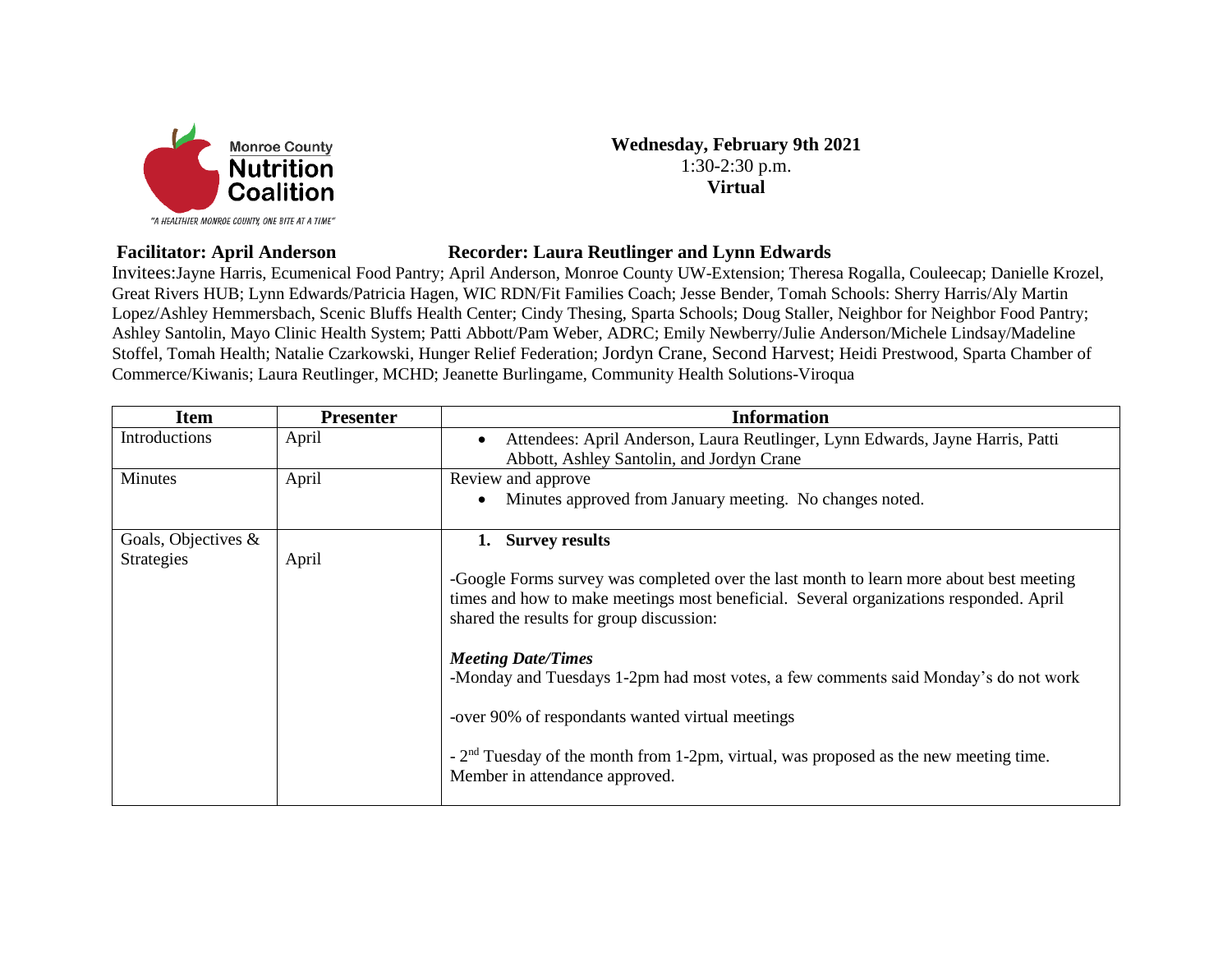| --April will send out calendar invite with Zoom link. Minutes/Agenda will also be included in<br>an update as the meeting date approaches.                                                                                                                                     |
|--------------------------------------------------------------------------------------------------------------------------------------------------------------------------------------------------------------------------------------------------------------------------------|
| --April will also send Zoom link/agenda/minutes in an email to everyone as it was noted that not<br>everyone uses an electronic calendar on a regular basis.                                                                                                                   |
| What would make meetings most beneficial?                                                                                                                                                                                                                                      |
| -Responses included: shorten time frame to 1 hour, no monthly icebreaker needed, only share<br>updates pertinent to nutrition/health/food security, and meetings are helpful for networking and<br>information sharing.                                                        |
| Why aren't people able to join meeting?                                                                                                                                                                                                                                        |
| -Responses included: time/day doesn't work, 1.5 hours is too long, staffing issues/unable to step<br>away from work duties, meeting information is not helpful, get all the info they need from the<br>minutes sent via email.                                                 |
| 2. Dining with Diabetes Program                                                                                                                                                                                                                                                |
| --April shared that this program helps individuals learn strategies to manage their diabetes<br>through menu planning, carbohydrate counting, portion control, and label reading. Participants<br>have the opportunity to sample healthy foods made utilizing concepts taught. |
| -Consists of 3 classes -2 hours each with 1 week apart. In addition there is one follow-up                                                                                                                                                                                     |
| reunion class 3-6 months after the last class in the series. Maximum suggested size of 30<br>participants. This program is intended to occur in-person, but it has also occurred online. Those<br>in attendance thought the program was a great idea.                          |
| -April expressed interested in offering program to Monroe County, especially as it fits into<br>Coalition's Strategic Plan goal of increasing diabetes education resouces.                                                                                                     |
| -The question was posed if this program currently being offered by other Extention locations?<br>If so, what is their experience like? April will follow up for more info.                                                                                                     |
| -Second Harvest looking to relauch Diabetes Education program. Connect with Jordyn Crane if                                                                                                                                                                                    |
| you know of any diabetes ed programs happening in the county or other agengies that offer this                                                                                                                                                                                 |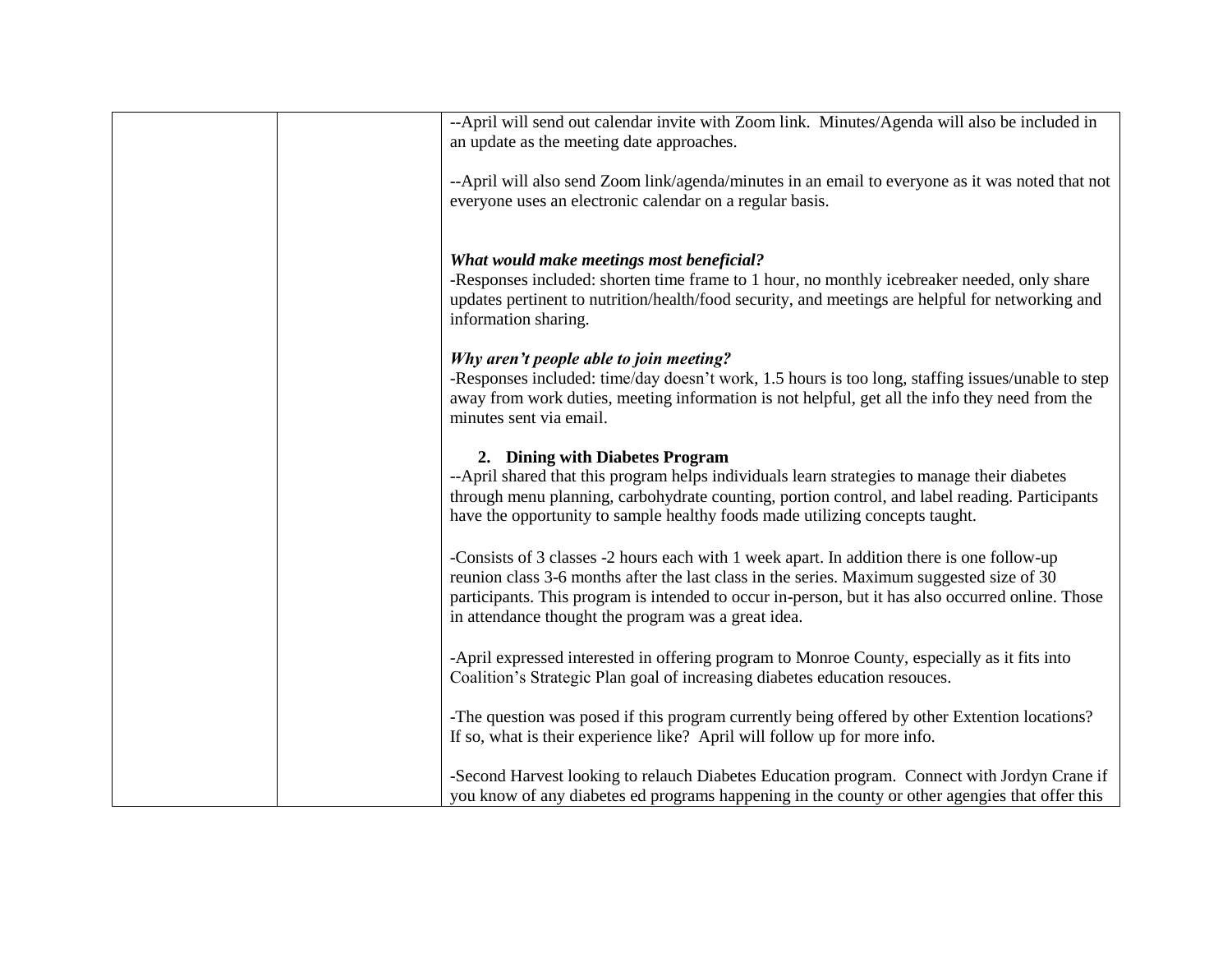|                         |       | type of programming. (Previous offerings have included a virtual cooking class once per month<br>to learn how to use what comes in food box from Second Harvest).                                                                                                                                                                                                                 |
|-------------------------|-------|-----------------------------------------------------------------------------------------------------------------------------------------------------------------------------------------------------------------------------------------------------------------------------------------------------------------------------------------------------------------------------------|
|                         |       | -Mayo has Mobile Teaching Kitchen for cooking demonstrations. Food Service has previously<br>done cooking demonstrations with partners. Might be opportunity for collabortation in future.<br>This program has had low attendance in the past and it was expressed that they would want help<br>with advertisement and outreach if this program/partnership occurs in the future. |
|                         |       | 3. WI Chili Lunch<br>-April shared update on this event which is occuring on Thursday 2/24/22                                                                                                                                                                                                                                                                                     |
|                         |       | -Statewide event meant for schools and other organizations to participate together. Shares<br>recipes utilize local ingredients to prepare chili                                                                                                                                                                                                                                  |
|                         |       | -Nurtition Coalition has participated in the past. Info was shared on Facebook (on MCHD and<br>WIC pages) last year.                                                                                                                                                                                                                                                              |
|                         |       | -Attendees agreed that virtual/social media participation would be a good idea for the Coalition<br>this year. Laura will share link to the website and social media info with the Coalition email list<br>to share through their own organizations. Laura will share event info to MCHD Facebook Page<br>on 2/24/22.                                                             |
|                         |       | Here is the link to the event page: https://cias.wisc.edu/our-events/chililunch/                                                                                                                                                                                                                                                                                                  |
| <b>Current Projects</b> | All   | The members in attendance decided that it would streamline the meeting by sending any<br>updates in advance. April will provide a Google Doc one week before meeting where members<br>could enter updates. That would save multiple emails and keep everything together.                                                                                                          |
|                         | Laura | <b>Health Department updates</b><br>Hired 2 new Community Health Educators, both started in January.                                                                                                                                                                                                                                                                              |
|                         |       | Staff continues to be very busy with COVID-19 response with disease investigation and<br>outbreak management, vaccination clinics, and testing.                                                                                                                                                                                                                                   |
|                         | Patti | <b>ADRC</b> Updates                                                                                                                                                                                                                                                                                                                                                               |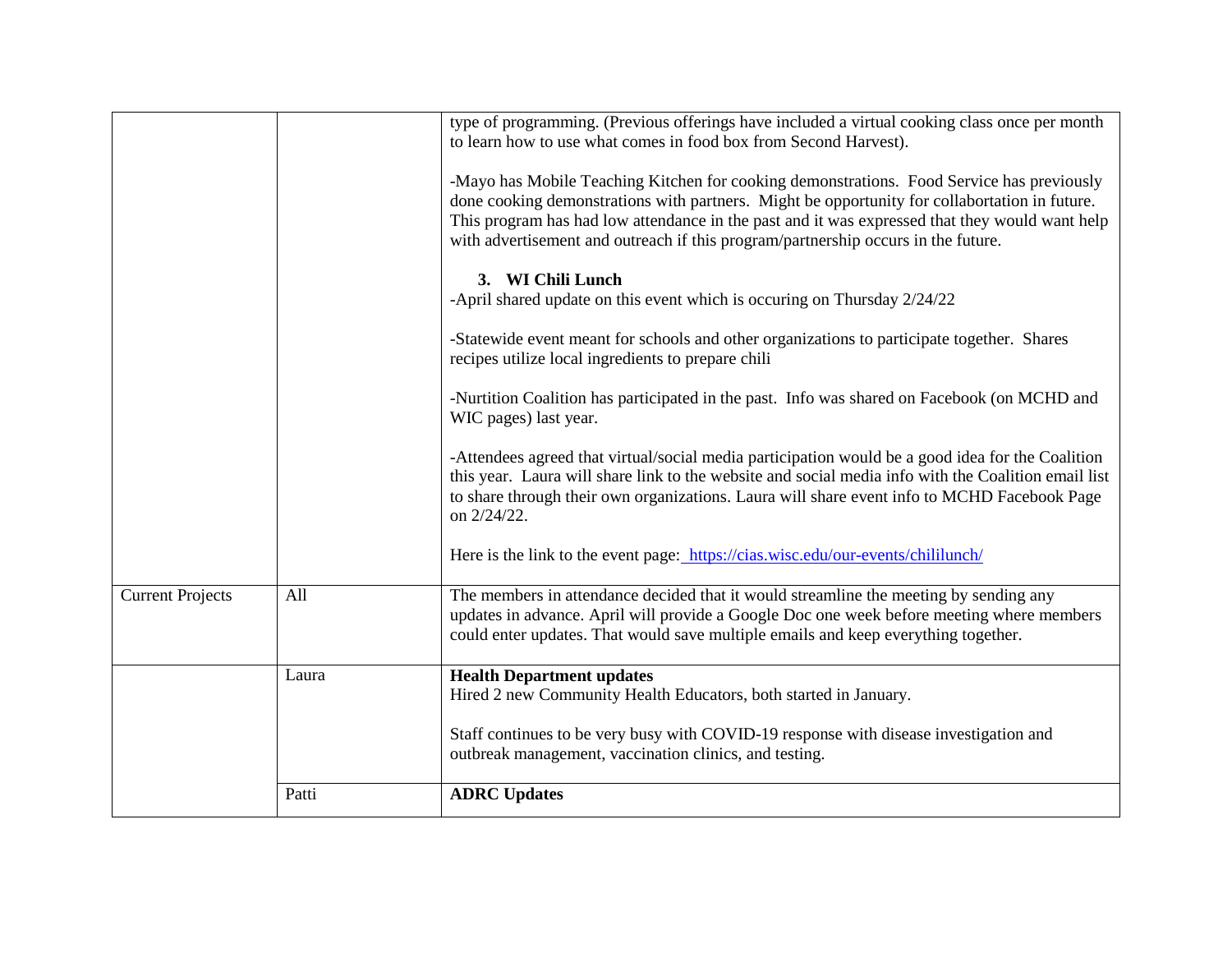|                        | 6 Monroe County Senior Meal Sites will receive education for National Nutrition Month along<br>with an opportunity to play bean bag toss. Each attendee will receive a gift bag with all of the<br>ingredients (except onion and ground beef) to make a chili recipe using recipe provided. This<br>opportunity was made possible through a grant from Viterbo University.                                                                                                                                                     |
|------------------------|--------------------------------------------------------------------------------------------------------------------------------------------------------------------------------------------------------------------------------------------------------------------------------------------------------------------------------------------------------------------------------------------------------------------------------------------------------------------------------------------------------------------------------|
|                        | Flavorful Fish for Senior Meals during Lent-Pam Weber applied for a grant through Mayo<br>Clinic Health System to provide seafood to our participants during the Lenten season. Goal was<br>to provide higher quality heart healthy meals including salmon, cod, haddock, crab cakes and<br>tilapia.                                                                                                                                                                                                                           |
|                        | Lynn has a Viterbo dietetic intern with her and ADRC until March $11th$ who is working on these<br>different projects.                                                                                                                                                                                                                                                                                                                                                                                                         |
|                        | Wilton Meal site has secured 2 people to as Site Managers who will each work 2 days allowing<br>the program to offer 2 days a week instead of 2.                                                                                                                                                                                                                                                                                                                                                                               |
|                        | Cashton area is in need of drivers for the meal program so if you know if anyone please have<br>them contact Patti Abbott Patti.Abbott@co.monroe.wi.us                                                                                                                                                                                                                                                                                                                                                                         |
| Lynn                   | <b>WIC and Fit Families Updates</b><br>Increase in Cash Value Benefit (CVB) to purchase fresh, frozen and canned fruits and<br>vegetables was extended through March 31, 2022 (\$24/month children, \$43/month pregnant,<br>non-breastfeeding postpartum, and some breastfeeding women, and \$47/month mostly and fully<br>breastfeeding women). State WIC is hopeful it will continue to be extended. Extension public<br>health emergency until mid-July. WIC will continue with flexibilities and remote services<br>option |
| Heidi                  | <b>Sparta Chamber and Kiwanis updates</b><br>no Rep attended, no updates                                                                                                                                                                                                                                                                                                                                                                                                                                                       |
| Danielle               | <b>HUB</b> updates                                                                                                                                                                                                                                                                                                                                                                                                                                                                                                             |
|                        | no Rep attended, no updates                                                                                                                                                                                                                                                                                                                                                                                                                                                                                                    |
| Emily                  | <b>Tomah Health Updates</b><br>no Rep attended, no updates                                                                                                                                                                                                                                                                                                                                                                                                                                                                     |
| <b>Ashley Santolin</b> | <b>Mayo Clinic Updates</b>                                                                                                                                                                                                                                                                                                                                                                                                                                                                                                     |
|                        | Mayo Clinic Health System has food insecurity funding available. If interested please contact<br>Ashley directly. Santolin.Ashley@mayo.edu                                                                                                                                                                                                                                                                                                                                                                                     |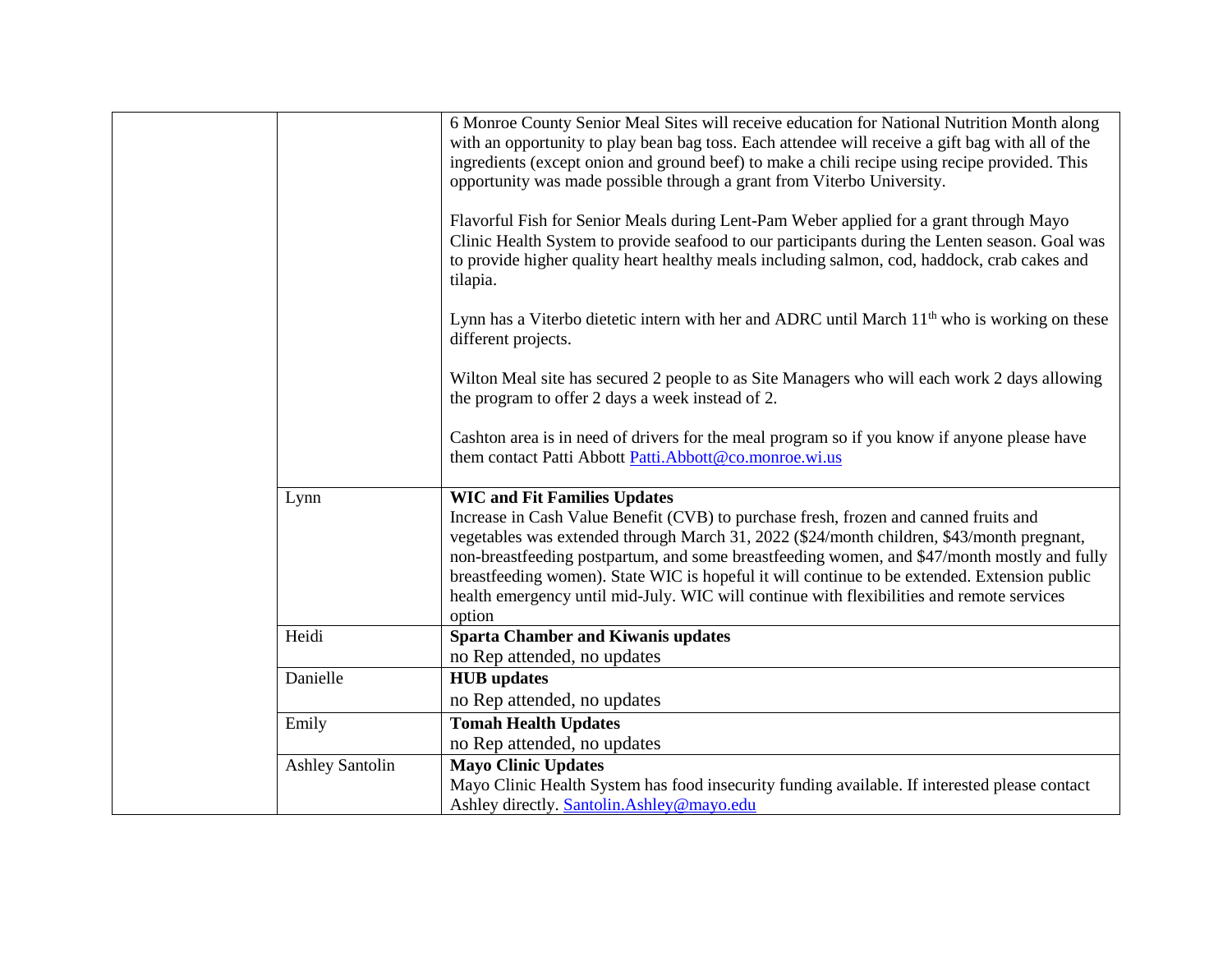|  | Ashley           | <b>Scenic Bluffs Health Center Updates</b>                                                                                                                                                                                                                                                                                                                                                                                                                            |
|--|------------------|-----------------------------------------------------------------------------------------------------------------------------------------------------------------------------------------------------------------------------------------------------------------------------------------------------------------------------------------------------------------------------------------------------------------------------------------------------------------------|
|  | Hemmersbach      | no Rep attended, no updates                                                                                                                                                                                                                                                                                                                                                                                                                                           |
|  | Cindy            | <b>Sparta School District Updates</b>                                                                                                                                                                                                                                                                                                                                                                                                                                 |
|  |                  | no Rep attended, no updates                                                                                                                                                                                                                                                                                                                                                                                                                                           |
|  | Jesse            | <b>Tomah School District Updates</b>                                                                                                                                                                                                                                                                                                                                                                                                                                  |
|  |                  | no Rep attended, no updates                                                                                                                                                                                                                                                                                                                                                                                                                                           |
|  | Jayne & Theresa  | <b>Ecumenical &amp; CouleeCap Updates</b><br>Shelves are well-stocked but they are not seeing the numbers coming in. They are throwing<br>away a lot of produce. Jayne asked about getting recipes for items such as eggplant and mango<br>as many do not take as they do not know how to use. Jordyn offered some assistance. She was<br>also referred to resources to help her that are already developed: (link is also on the bottom of<br>our minutes each time) |
|  |                  | 1. The Wisconsin Harvest of the month website. Note you have to complete a 1-time<br>survey/signup so they know who is utilizing. This allows you to download all of the<br>information. https://healthyliving.extension.wisc.edu/programs/harvest-of-the-month/                                                                                                                                                                                                      |
|  |                  | 2. Nutrition Coalition's 2021-2022 Harvest of the Month recipes:<br>https://healthymonroecowi.org/wp-content/uploads/2022/02/Harvest-of-the-Month-July-2021-<br>June-2022.pdf                                                                                                                                                                                                                                                                                         |
|  |                  | Ft McCoy has also provided excess baby care items that they have in stock and asked Coalition<br>members to spread the word.                                                                                                                                                                                                                                                                                                                                          |
|  | April            | <b>UW-Extension Updates</b>                                                                                                                                                                                                                                                                                                                                                                                                                                           |
|  |                  | April is working on the following grants:                                                                                                                                                                                                                                                                                                                                                                                                                             |
|  |                  | Healthy School Milk Grant and School Breakfast Expansion grants.                                                                                                                                                                                                                                                                                                                                                                                                      |
|  | Doug             | <b>Neighbor for Neighbor Food Pantry Updates</b>                                                                                                                                                                                                                                                                                                                                                                                                                      |
|  |                  | no Rep attended, no updates                                                                                                                                                                                                                                                                                                                                                                                                                                           |
|  | Jordyn Crane     | <b>Second Harvest &amp; HungerCare Coalition Update</b>                                                                                                                                                                                                                                                                                                                                                                                                               |
|  | &                |                                                                                                                                                                                                                                                                                                                                                                                                                                                                       |
|  | Megan VanderWyst | Press release for the Food Equity Capacity Grant from Second Harvest Food Bank was shared<br>with coalition members via email with Feb minutes.                                                                                                                                                                                                                                                                                                                       |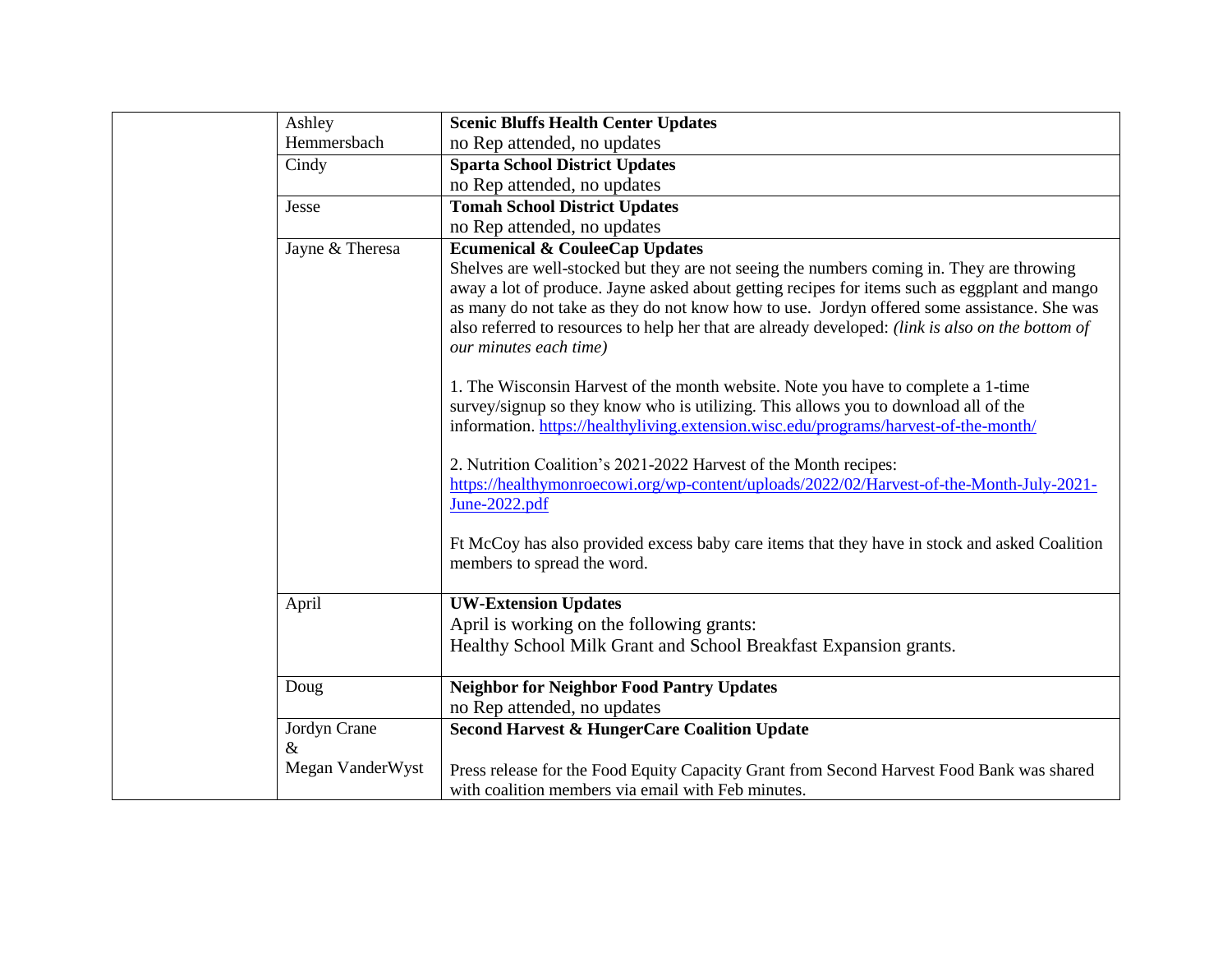|              |                            | The link to the grant information is here: https://www.secondharvestmadison.org/partner-<br>resources/food-equity-capacity-grant                                                                                                                                                                                          |
|--------------|----------------------------|---------------------------------------------------------------------------------------------------------------------------------------------------------------------------------------------------------------------------------------------------------------------------------------------------------------------------|
|              |                            | Jordyn is looking for community and clinical healthcare partners in Monroe County who are<br>interested in the HungerCare Wellness Box Program (monthly nutritionally-tailored food box<br>for folks experiencing food insecurity and managing diabetes or heart disease). Please reach out<br>to Jordync@shfbmadison.org |
|              | Jeannette                  | <b>Community Health Solutions Updates</b>                                                                                                                                                                                                                                                                                 |
|              | Natalie                    | no Rep attended, no updates<br><b>Hunger Relief Federation Updates</b>                                                                                                                                                                                                                                                    |
|              |                            | no Rep attended, no updates                                                                                                                                                                                                                                                                                               |
|              | Monroe County              | <b>Updates</b>                                                                                                                                                                                                                                                                                                            |
|              | <b>Health Organization</b> | No update shared via email                                                                                                                                                                                                                                                                                                |
|              | All                        | Other things to share, new ideas, etc.?                                                                                                                                                                                                                                                                                   |
|              |                            | Laura reached out to Scenic Bluffs for representation on the coalition: Ashley Hemmersbach                                                                                                                                                                                                                                |
|              |                            | (health educator) agreed to join the coalition.                                                                                                                                                                                                                                                                           |
|              |                            | Meeting adjourned at 2:20pm                                                                                                                                                                                                                                                                                               |
| Next Meeting |                            | Virtual – Tuesday 3/8 from 1pm-2pm                                                                                                                                                                                                                                                                                        |
|              |                            | *Future meetings will move to 2 <sup>nd</sup> Tuesday of the month from 1pm-2pm, virtual.                                                                                                                                                                                                                                 |

Parking Lot:

1. Meetings with schools- this includes Sparta, Cashton, NOW and Tomah.

(Kayleigh attended Sparta School District's Wellness Committee meeting).

a. Group reviewed strategic plan in March and discussed adding the following: Gundersen's 500 Club b. Community Gardens

2. Growing Together Grant towards use of a community garden was tabled in February '21 due to short deadline but is definitely of interest for the Nutrition Coalition for 2022.

Ongoing

1. ADRC has a monthly newsletter, which reaches every mailbox in Monroe County. Members are invited to submit pertinent information for newsletter placement at no cost by emailing Pam Weber.

2. Monroe County Community Health Organization- a 501©3 which houses fundraising efforts for backpack program as well as other community health improvement projects and programs.